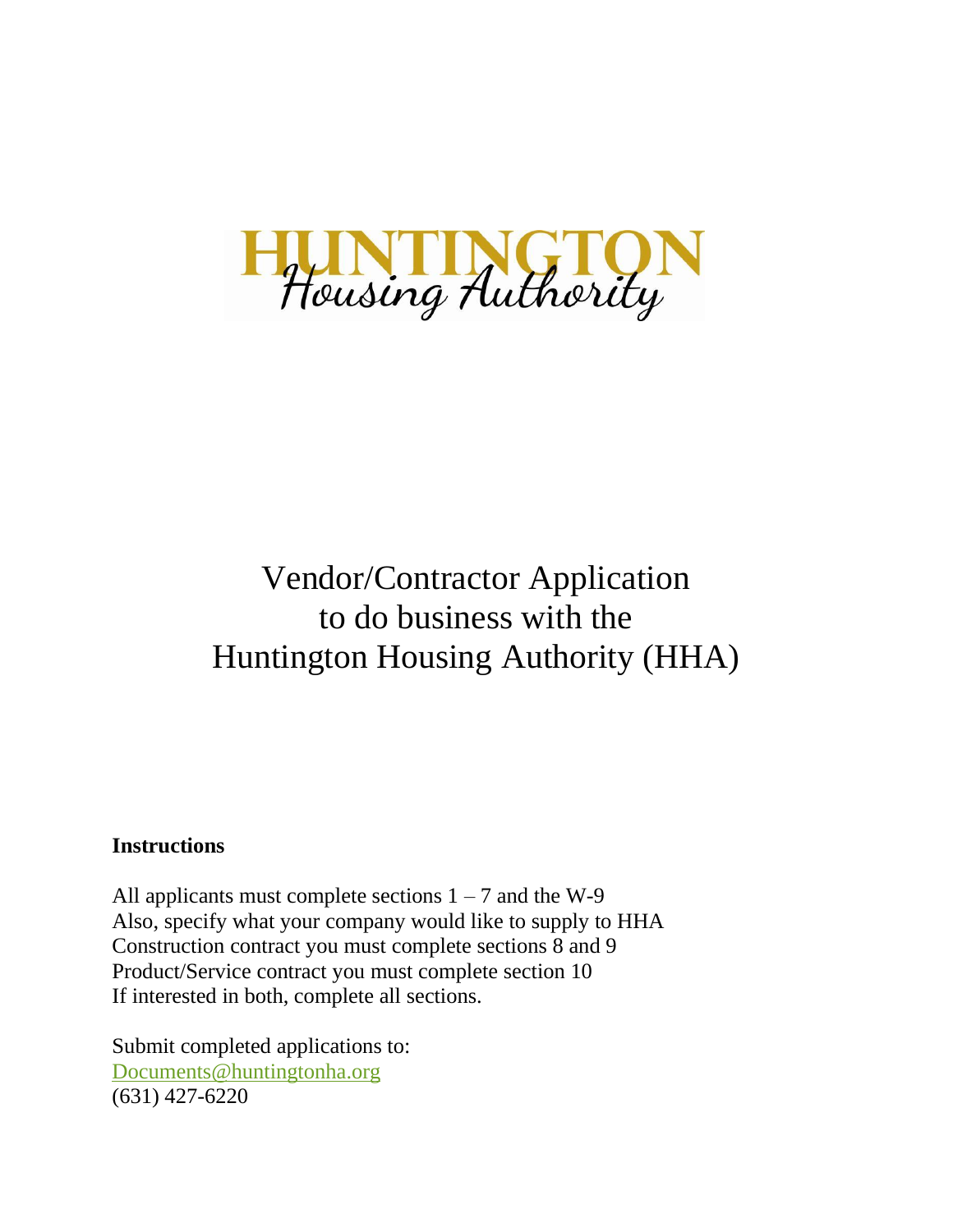## **Vendor/Contractor with the Huntington Housing Authority (HA) is required to be eligible to submit bids/offers or be awarded contracts or purchase orders.**

|                                                       | 1. Company Information:                                                                                                                                                                                                                                                                                                                                                                                                                                                                                                                                                                                                                                                                                                                         |                                      |                                    |
|-------------------------------------------------------|-------------------------------------------------------------------------------------------------------------------------------------------------------------------------------------------------------------------------------------------------------------------------------------------------------------------------------------------------------------------------------------------------------------------------------------------------------------------------------------------------------------------------------------------------------------------------------------------------------------------------------------------------------------------------------------------------------------------------------------------------|--------------------------------------|------------------------------------|
|                                                       |                                                                                                                                                                                                                                                                                                                                                                                                                                                                                                                                                                                                                                                                                                                                                 | Federal Employee ID Number           | or if individual Social Security # |
|                                                       |                                                                                                                                                                                                                                                                                                                                                                                                                                                                                                                                                                                                                                                                                                                                                 |                                      | # of employees $\_\_$              |
|                                                       | <b>Company Name</b>                                                                                                                                                                                                                                                                                                                                                                                                                                                                                                                                                                                                                                                                                                                             |                                      | not including yourself             |
| Last Name                                             |                                                                                                                                                                                                                                                                                                                                                                                                                                                                                                                                                                                                                                                                                                                                                 | <b>First Name</b>                    |                                    |
|                                                       | 2. Company Contact Information                                                                                                                                                                                                                                                                                                                                                                                                                                                                                                                                                                                                                                                                                                                  |                                      |                                    |
| <b>Address</b>                                        |                                                                                                                                                                                                                                                                                                                                                                                                                                                                                                                                                                                                                                                                                                                                                 |                                      | City                               |
| <b>State</b>                                          | zip code                                                                                                                                                                                                                                                                                                                                                                                                                                                                                                                                                                                                                                                                                                                                        |                                      | E-mail Address                     |
| $\Box$<br>⊔<br>$\Box$<br>$\mathbf{L}$<br>$\Box$<br>6. | 3. Check one box that most accurately describe your firm's ownership (50.1%)<br>Woman Owned Business Certification $\Box$ Small Business Certification<br><b>Minority Business Certification</b><br>Please attach your Minority/Women/Small Business Certification with this application<br>4. Type of Organization (check one)<br>Corporation<br>Individual (attach DBA Certificate)<br>5. Workman's Compensation (check one)<br>I do not carry Workmen's Compensation, I do not hire employees directly<br>I do carry Workmen's Compensation (certificate required) I hire/pay employees directly<br>Signatories: The following individuals are authorized to execute contracts liens,<br>waivers, pick up bids, etc., on behalf of the firm: | Partnership (attach DBA Certificate) |                                    |
|                                                       | <b>Print Name</b>                                                                                                                                                                                                                                                                                                                                                                                                                                                                                                                                                                                                                                                                                                                               | <b>Signature</b>                     |                                    |
|                                                       | <b>Title</b>                                                                                                                                                                                                                                                                                                                                                                                                                                                                                                                                                                                                                                                                                                                                    | <b>Date</b>                          |                                    |
|                                                       | <b>Print Name</b>                                                                                                                                                                                                                                                                                                                                                                                                                                                                                                                                                                                                                                                                                                                               | <b>Signature</b>                     |                                    |
|                                                       | <b>Title</b><br><b>7. References:</b> Please supply on a separate sheet of paper list of at least (3) three verifiable<br>references for previous work performed or materials/services provided. Include company                                                                                                                                                                                                                                                                                                                                                                                                                                                                                                                                | <b>Date</b>                          |                                    |

/ owner name, address, & phone number, type of work or materials and services supplied.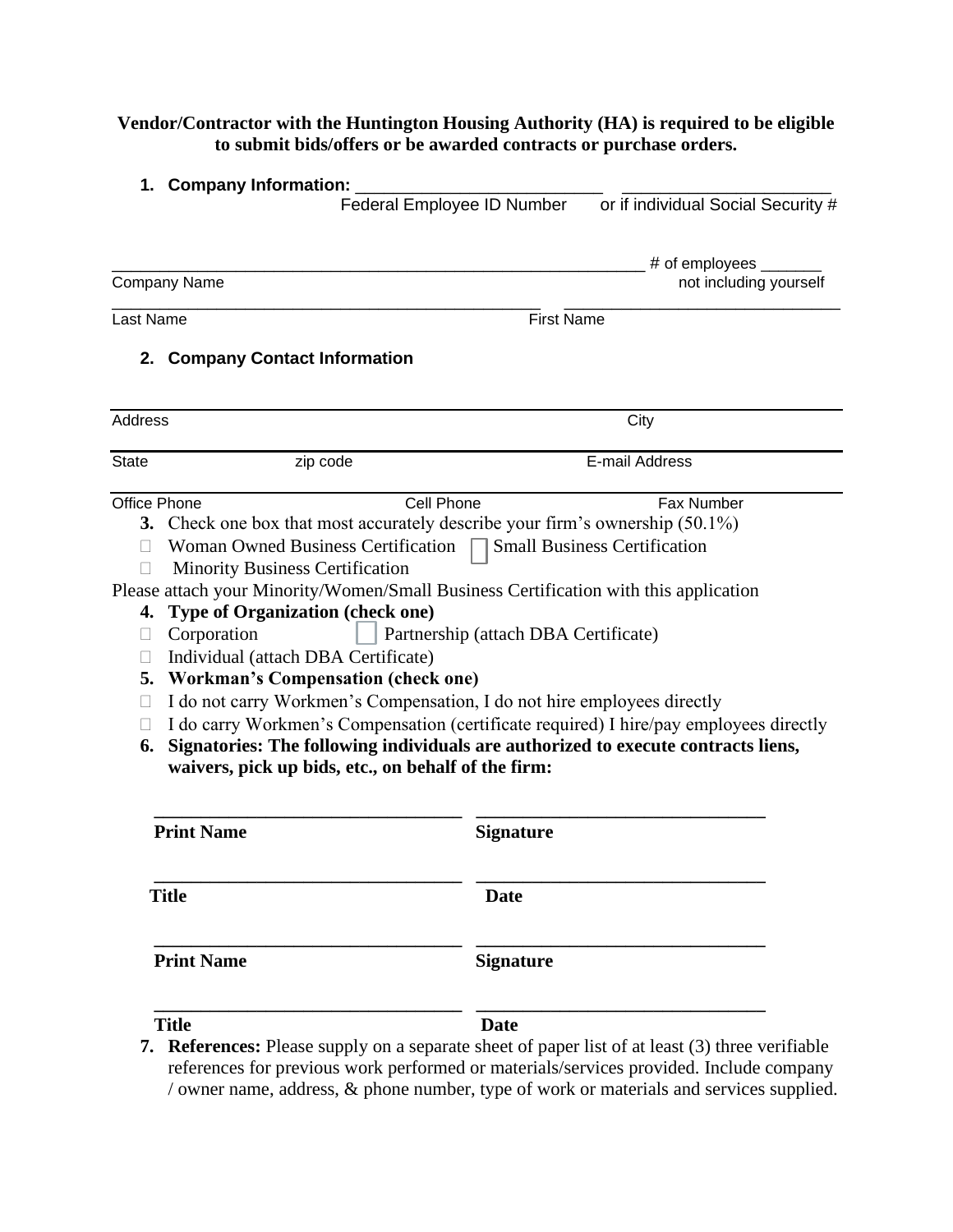- **8. Construction Trades/Specialties –** complete section 8 & 9 if you are interested in Construction Contracts.
- $\Box$  VR The term Vacancy Rehab (VR) refers to a unit that is no longer occupied. This work typically includes cleaning of walls, cabinets, windows, bath fixtures, appliances, strip and wax floors, replacement of cabinets, countertops, painting, plumbing minor electrical and carpentry. The contract amounts of these jobs vary on estimated labor hours and material required to complete this work.

Please check each contract amount your firm is interested:

- □ Under \$2,000.00
- □ Between \$2,000.00 and \$5,000.00\*
- $\Box$  \$5,000.00 and above\*

\*All construction or maintenance service contracts exceeding \$2,000.00 require the use of Wage Rate and Certified Payrolls.

| Fencing<br>Alarms            |                             | <b>Lead Abatement</b>  | <b>Sewers</b> |
|------------------------------|-----------------------------|------------------------|---------------|
| <b>Flat Roof</b><br>Asbestos |                             | <b>Lead Testing</b>    | Siding        |
| Abatement                    |                             |                        |               |
| Asbestos                     | Flooring                    | Masonry/Concrete       | Welding       |
| Monitoring                   |                             |                        |               |
| Asbestos                     | <b>Furnace Cleaning</b>     | <b>Mold Monitoring</b> | Windows/doors |
| Testing                      |                             |                        |               |
| Asphalt                      | <b>Furnace Installation</b> | Mold remediation       | OTHER,        |
|                              |                             |                        | specify below |
| Board-up                     | <b>General Contracting</b>  | Mold                   |               |
| <b>Boiler Controls</b>       | Glass/Screen Repair         | Painting               |               |
| Carpentry                    | Hardwood flooring           | Plumbing               |               |
| Carpeting                    | <b>HVAC Commercial</b>      | Power Washing          |               |
| Electrical                   | <b>HVAC</b> Residential     | Pumps                  |               |
| Emergency                    | Landscaping                 | Roofing                |               |
| <b>Furnace Work</b>          |                             |                        |               |

Check each type of work your firm performs (do not include types sub-contracted out):

Your firms must supply valid certifications for these categories. License(s) must be in the name of the company or the name of a company employee.

9.

Insurance Requirements – It is the contractor's responsibility to ensure certificates are received by HHA as well as ensuring all subsequent update/renewals are received. Any contractor without proof of coverage will be suspended. All contractors must supply HHA with valid certificates of insurance as required by the HUD-5370 General Conditions of the contract for Construction in the amounts set forth below. HHA must be listed as additionally insured not just the certificated holder. Certificates must be mailed (1A Lowndes Ave., Huntington Station, NY 11746) or faxed to (631)427-6288 directly from the insurance company.

Commercial General Liability

Automobile Liability

**Workers Compensation:** required by New York State for any business performing work within the state when your firm hires/pays employees directly.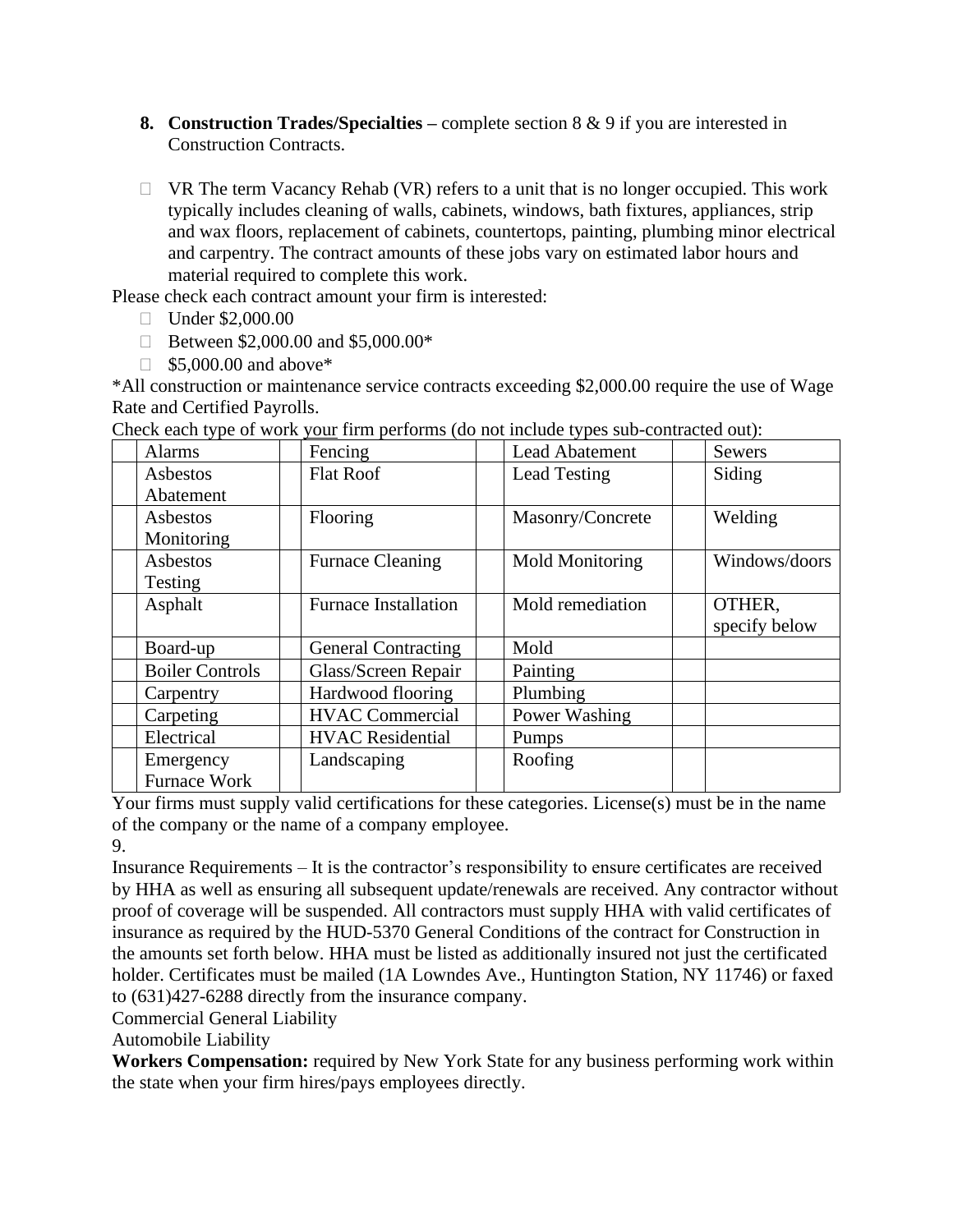10.

Product/ Service Providers – complete this section if you are interested in Product or Service Contracts.

| Manuchance/Repail/Inspection Services-must meet the misurance requirements in Sec. 7 |  |                      |        |                         |               |                |  |  |  |
|--------------------------------------------------------------------------------------|--|----------------------|--------|-------------------------|---------------|----------------|--|--|--|
| <b>Auto Doors</b>                                                                    |  | Fire alarm system    |        | <b>Office Equipment</b> |               | vehicles       |  |  |  |
| Fire Extinguisher<br>Cleaning                                                        |  |                      | Refuse |                         | Walk off mats |                |  |  |  |
| Elevator                                                                             |  | Fire Suppression sys |        | Security Alarm/cctv     |               | Water          |  |  |  |
|                                                                                      |  |                      |        |                         |               | treatment      |  |  |  |
| Exterminating                                                                        |  | Lawn Care            |        | Snow plowing            |               | Other: specify |  |  |  |

Maintenance/Repair/Inspection Services-must meet the insurance requirements in Sec. 9

#### **Professional Services**

| т готезяонат эст тесэ |                       |  |                     |  |                |  |  |  |  |
|-----------------------|-----------------------|--|---------------------|--|----------------|--|--|--|--|
| Accounting            | Engineering           |  | Mailing services    |  | Staff training |  |  |  |  |
|                       | Services              |  |                     |  |                |  |  |  |  |
| Auditing              | Interpreting          |  | Print/copy Services |  | <b>Staff</b>   |  |  |  |  |
|                       |                       |  |                     |  | development    |  |  |  |  |
| Architectural         | <b>Land Surveying</b> |  | <b>Real Estate</b>  |  | Temp.          |  |  |  |  |
| Services              |                       |  | Development         |  | employment     |  |  |  |  |
| Engineering           | <b>Legal Services</b> |  | Security            |  | Other: specify |  |  |  |  |
| Services              |                       |  |                     |  |                |  |  |  |  |

### **Information Technology Services**

| Cellular          | Computer systems   | <b>Computer Systems</b> | IT hardware $\&$ |
|-------------------|--------------------|-------------------------|------------------|
|                   | Analysis           | Programming             | infrastructure   |
| <b>IT</b> Project | Telephones /       | <b>Lead Testing</b>     | Other: specify   |
| oversight         | telecommunications |                         |                  |

#### **Goods and Materials**

| Appliance parts   | Hardware         | <b>Outdoor furniture</b> | Window          |
|-------------------|------------------|--------------------------|-----------------|
|                   |                  |                          | treatments      |
| Appliance         | <b>HVAC</b>      | Outdoor                  | Windows         |
|                   |                  | equipment                |                 |
| Automotive        | Janitorial       | Plumbing                 | Winter salt     |
| supplies          | equipment        |                          | calcium         |
| Bldg. materials   | Kitchen cabinets | Power hand /             | Flooring.       |
|                   | & countertops    | tools                    | Carpeting       |
| Cleaning supplies | Lumber & doors   | Sign card                | Office supplies |
| Electrical        | office equipment | <b>Sundries</b>          | Vehicles        |
| First Aid/Safety  | office furniture | Uniforms                 | Other: Specify  |
| Supplies          |                  |                          |                 |

# **Resident Services**

| Education           | Employment/Training | <b>Youth Services</b> | <b>Senior Services</b> |
|---------------------|---------------------|-----------------------|------------------------|
| <b>Other Target</b> | Other: specify      |                       |                        |
| <b>Populations</b>  |                     |                       |                        |

#### **Other Services**

|  | aundrv    | $\cdot$<br>Other: specify |  |  |
|--|-----------|---------------------------|--|--|
|  | Equipment |                           |  |  |